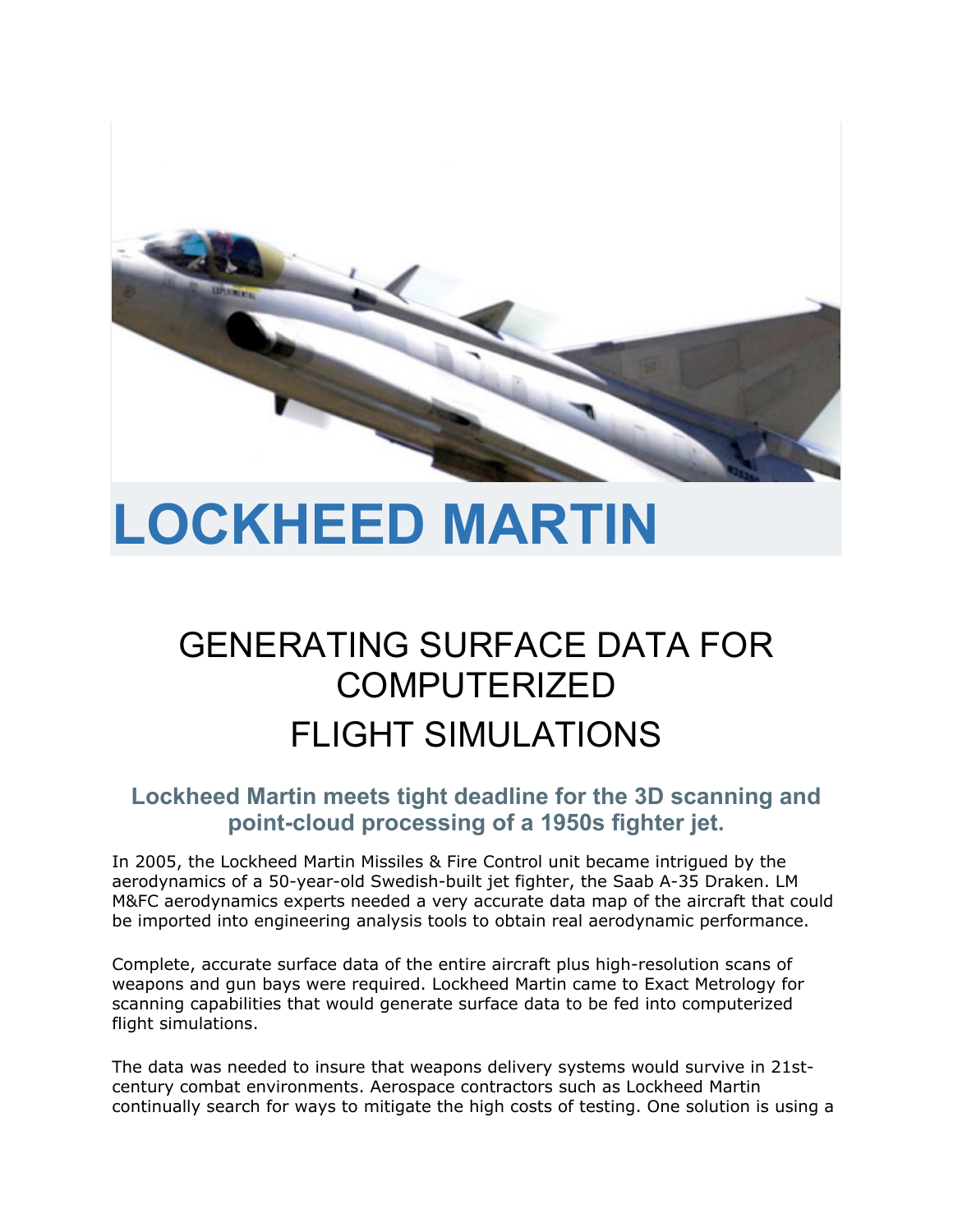commercial activity instead of a military test facility—and digital rather than physical means.

## THE CHALLENGE

- Capturing the 3D shape of a full-size airplane of 50 feet long with a 31-foot wingspan
- Quickly deliver NURBS surfaces to simulation software
- Process data obtained from high- and low-resolution scanners

Three big scanning-and-digitizing challenges were faced:

- 1. **Speed**: Lockheed Martin was in a hurry because it faced 90 days of nonstop data crunching in flight simulations. Initial surfaces data was needed in a week and Exact Metrology got it to them.
- 2. **Size of the model**: The Draken was a huge model to digitize. The aircraft is over 50 feet long with a 31-foot wingspan and a rudder standing nearly 14 feet high. To minimize the file size, two types of scanners were used: a high-resolution scanner (Vivid 910 from Konica-Minolta) for highly detailed areas, and a low resolution (and faster) scanner (Cyra2500 from Leica) for flat areas.
- 3. **Flexibility**: Exact Metrology needed a software solution that would process data obtained from both high- and low-resolution scanners.

To meet these challenges, Exact Metrology turned to PolyWorks®, the leading point cloud processing software solution from InnovMetric Software.

### THE SOLUTION

#### **Choosing the right crew on the field**

Exact Metrology got the job because of its unique experience in long-range and shortrange scanning. It also helped that Exact Metrology could react right away.

It got the Lockheed Martin call one week before Thanksgiving (2005). Matt Cappel, Manager at Exact Metrology, and a scanner operator were on a plane to Los Angeles three days later. The scanning was completed in two days and they were home for Thanksgiving. The scanning was done at Inyokern, in California's Mojave Desert. Six of the remaining Drakens are refurbished and flown there.

For the Draken project, Exact Metrology needed to speedily process several gigabytes of point-cloud data in wildly differing resolutions—as much as 10,000x or five orders of magnitude—into a single CAD model. In the high-resolution work, Exact Metrology gathered 266 point clouds averaging 250,000 points apiece. This was close-in, shortrange work capturing images about two square feet, using a Minolta Vivid 910 scanner.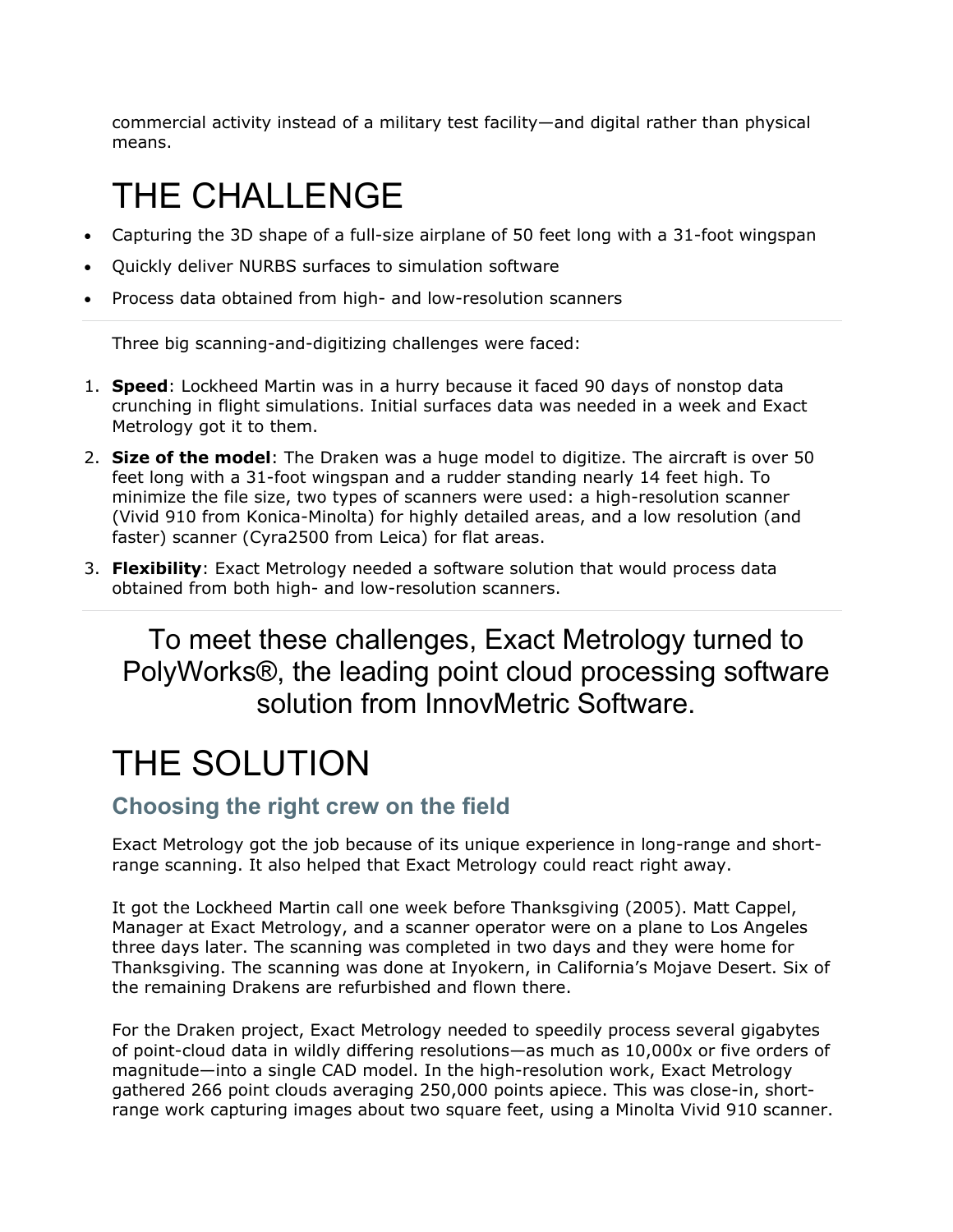The low-resolution scans were done with a Cyra2500 from Leica Geosystems. For these scans, the technicians gathered about 20 million points. "This was sufficiently precise for even the smallest aerodynamic shapes but not so high in resolution to capture unneeded data such as rivet heads and hinge points," Cappel said. "The low-resolution work was more like a surveying application for us."

After all the scanning and digitizing—about 250 high- and low-resolution scans aggregating 4.6 gigabytes of data—Exact Metrology's final deliverable to Lockheed Martin was a relatively small 200 megabytes (MB), uncompressed file.

#### **Scan alignment**

The PolyWorks IMAlign module was used to align the 260 scans into a single model. The PolyWorks alignment technique does not require the use of targets or markers on the part. Instead, it uses the geometrical shape of the scans themselves to align them to each other. "Not having to use targets on the plane dramatically improved the scanning process," declared Cappel.

#### **Polygonal model**

After the scans were aligned, the resulting point cloud model was transformed in the PolyWorks IMMerge module into a polygonal model in the Stereolithography Tessellation Language (STL) format. PolyWorks creates a polygonal mesh (triangles) adapted to the surface curvature, preserving high resolution across edges and fillets while creating larger triangles in flat areas. Some simulation software packages can process STL files, however the system used by Lockheed Martin M&FC did not support them. A CAD-usable file was needed.

#### **Constructing a curve network**

To create a CAD-usable model, PolyWorks computes a mathematical representation of the surfaces called NURBS (non-uniform rational B-splines) on the polygonal model. Prior to computing the NURBS surfaces, a curve network is built on the polygonal model, to determine where the surfaces are to be fitted. PolyWorks provides both automatic and manual tools to create the curve network. Feature curves can be extracted in one click of the mouse using PolyWorks' extracting algorithms. And the curve network can be refined manually with techniques that require only a couple of clicks by the user.

#### **NURBS surfaces**

NURBS surfaces were then automatically fitted on the curve network. These surfaces were exported as IGES or STEP files to Lockheed Martin's analysis system. The final deliverables met Lockheed Martin's requirements in terms of accuracy, file size, and number of patches.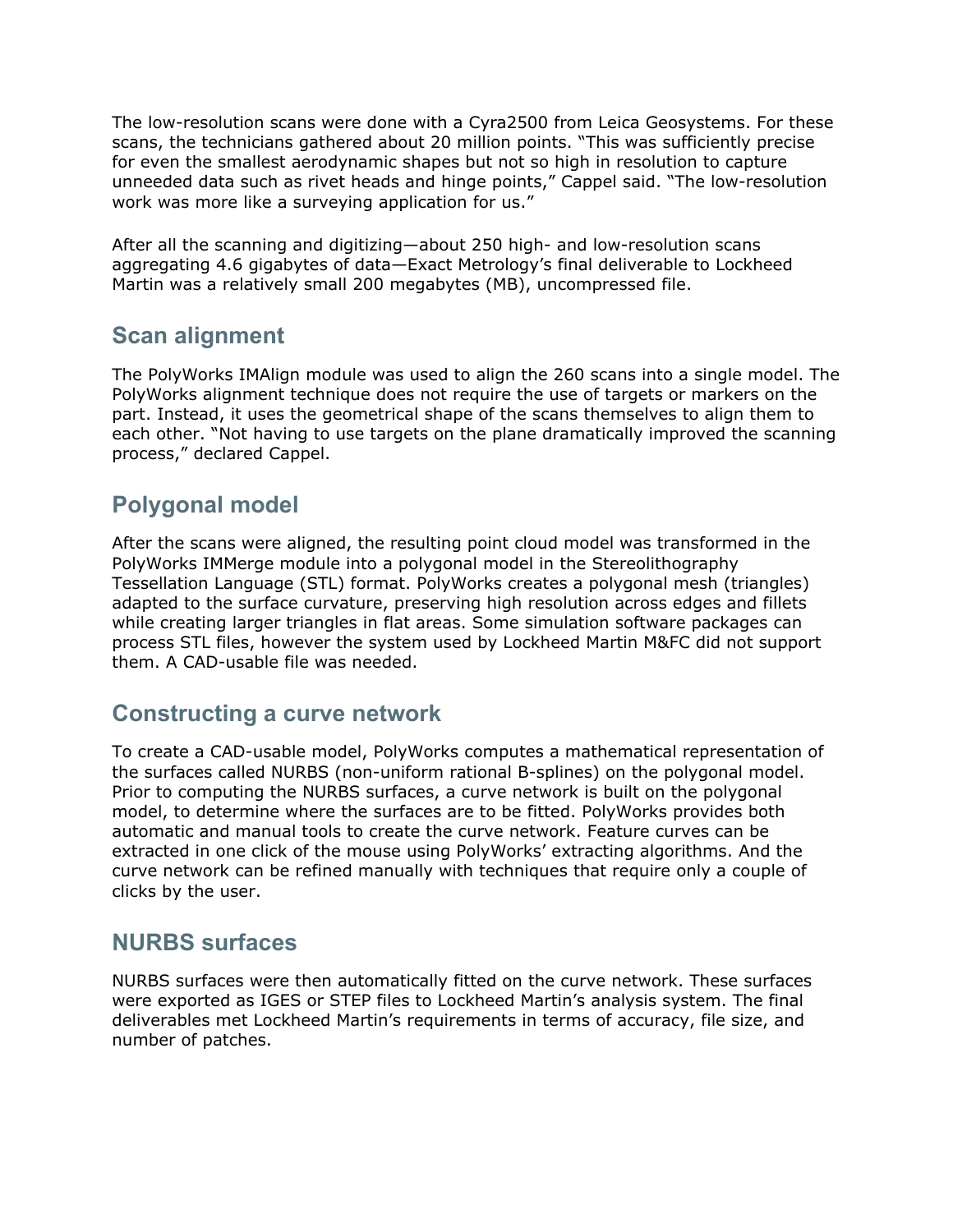### PolyWorks generates NURBS surfaces that truly work in CAD.

Three factors contributed heavily to the quality of the NURBS surfaces:

- The high quality of PolyWorks' polygonal model underlying the NURBS surfaces.
- The ability to determine critical feature curves while constructing the curve network and constraining the NURBS surface creation to these critical curves.
- The possibility of using T-junctions while creating the curve network, which ensures a more logical patch layout.

## THE BENEFITS

From scanning to final deliverables, Exact Metrology took two and a half weeks to capture, edit, and format the huge amount of Saab A-35 scanned data to Lockheed Martin's requirements. "For a job in the multiple gigabyte range, this is a very fast turnaround," said Cappel. It is estimated that there was a savings of 67% to 80% in data acquisition time, and 50% in data processing time.

"All the Lockheed people that we worked with told us they were absolutely thrilled with the quality and comprehensiveness of the data. There have been no glitches and no restarts, which can destroy simulation schedules. InnovMetric's Application Specialists were a great help to us. They were like having an extra technical employee on our staff, getting us over the rough spots." Matt Cappel, Manager at Exact Metrology

#### **Quantifiable benefits**:

- The entire aircraft, every external surface, was scanned and digitized in two days by just two people. Other methods would have taken two to four times longer, so there was a 67% to 80% savings in data acquisition time.
- Only PolyWorks could be relied on to accurately handle 4 gigabytes of data. Otherwise, the file would have to be split into several pieces, requiring additional merging steps and data assembly, doubling and possibly tripling the processing time.
- Competing packages were nowhere near as fast, and time was of the essence. PolyWorks saved an estimated two weeks over less efficient software.
- Dramatic cost savings in terms of computer-based simulation instead of physical testing in wind tunnels.

### THE FUTURE

As Lockheed Martin explained it to Exact Metrology, the Saab A-35 project intent was to gain a better understanding of the aerodynamics of a potential test aircraft from a commercial company, and that was accomplished.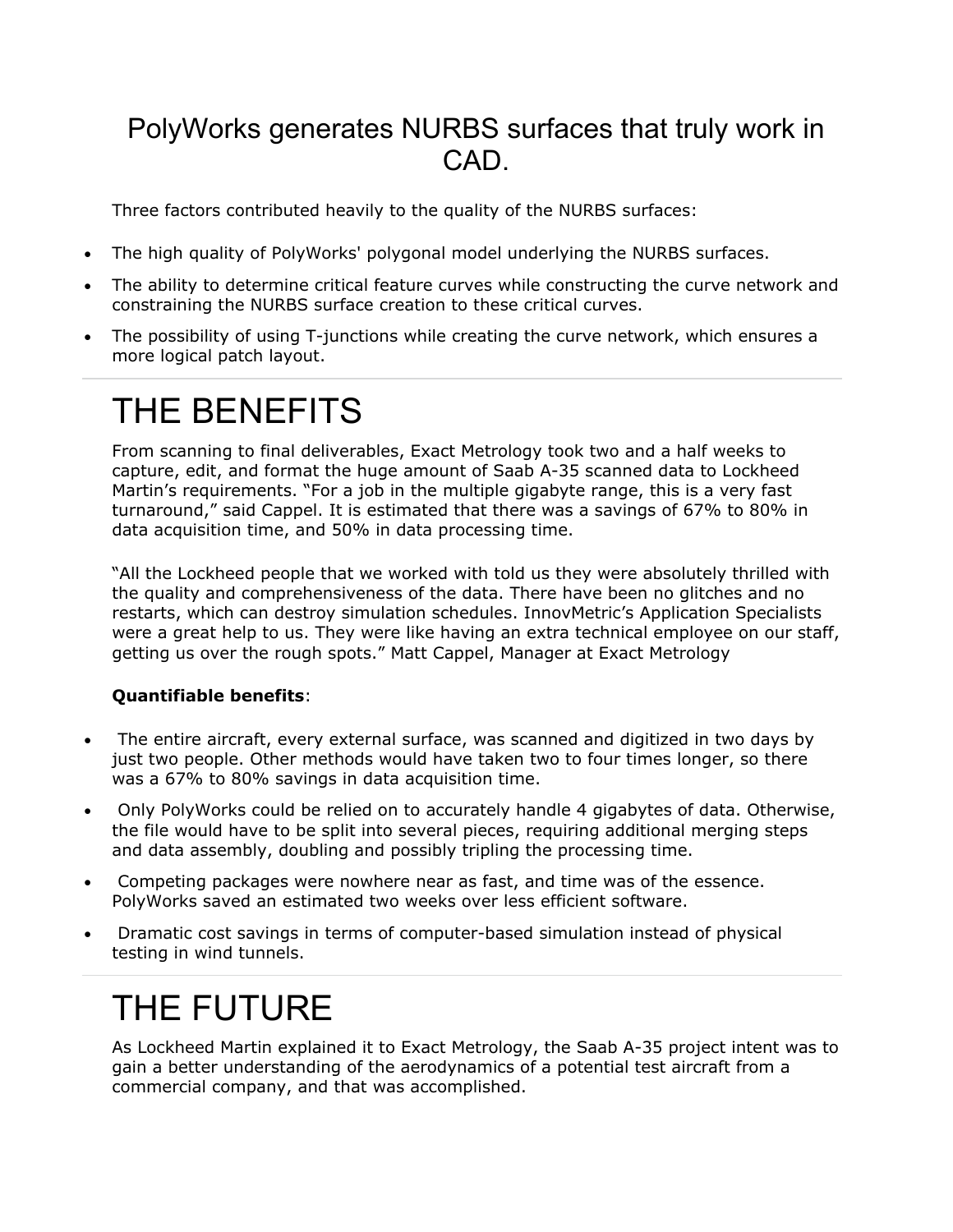The aerodynamics of the Draken was revolutionary for its time and is still impressive today, half a century later. The Draken was designed:

- For short takeoffs and landings at small airfields close to battle zones.
- For an optimized combination of high-speed and low-speed performance.
- To be rearmed between missions in minutes.
- To be bolted together so the aircraft's four segments could be replaced, sent off for service, or upgraded.

Thanks to Exact Metrology and InnovMetric, Lockheed Martin now has all the aerodynamic details in its flight-simulation systems—quickly and at very low cost.

### FEATURED PRODUCTS



**The industry-standard 3D metrology toolbox for product engineering, assembly guidance, and final inspection.**